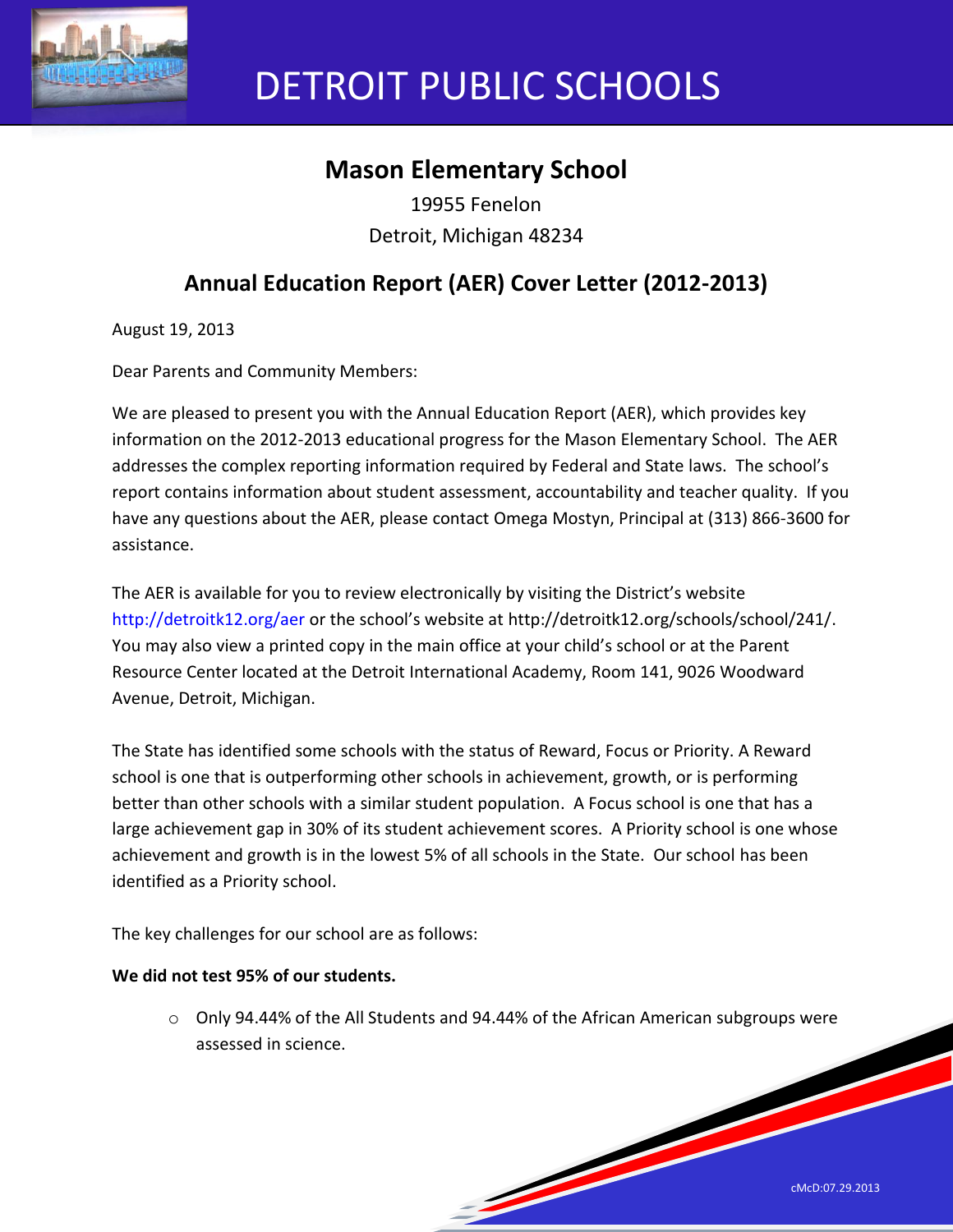**We did not attain Differentiated target achievement goals for all subgroups of students in reading.** 

o Only 2.27% of the Bottom 30% subgroup met the Differentiated target for reading.

**We did not attain Differentiated target achievement goals for all subgroups of students in writing.** 

 $\circ$  Only 0.0% of the Bottom 30% subgroup met the Differentiated target for writing.

**We did not attain Differentiated target achievement goals for all subgroups of students in mathematics.** 

o Only 0.0% of the Bottom 30% subgroup met the Differentiated target for mathematics.

### **We did not attain Differentiated target achievement goals for all subgroups of students in social studies.**

o Only 5.00% of the All Students; 0.0% of the Bottom 30%; 5.00% of the African American and 2.94% of the Economically Disadvantaged subgroups met the Differentiated target for social studies.

We are actively working to address our Michigan School Scorecard issues, accelerate student achievement and close persistent gaps in achievement.

Mason Elementary School will continue to conduct ongoing analysis of the MEAP and other District and local assessments to drive instruction. The following programs and intervention strategies will be utilized, along with professional development, to increase student achievement:

- Success for All Literacy Program (school-wide initiative)
- Technology Based Instructional Programs and Assessments
- Differentiated Instruction
- Cooperative Learning
- **Innovative Hands-on Projects and Activities**
- Inclusion and Collaborative Teaching
- Cross Curricular Integration

In addition, the Mason Elementary School Staff will work towards becoming a high functioning, data driven, student- centered professional learning community.

Mason Elementary/Middle School met the 2012 State Attendance Target, directly at ninety percent. We will continue to implement an attendance team to focus on strategies to increase daily student attendance and to maintain or exceed the state target.



cMcD:07.29.2013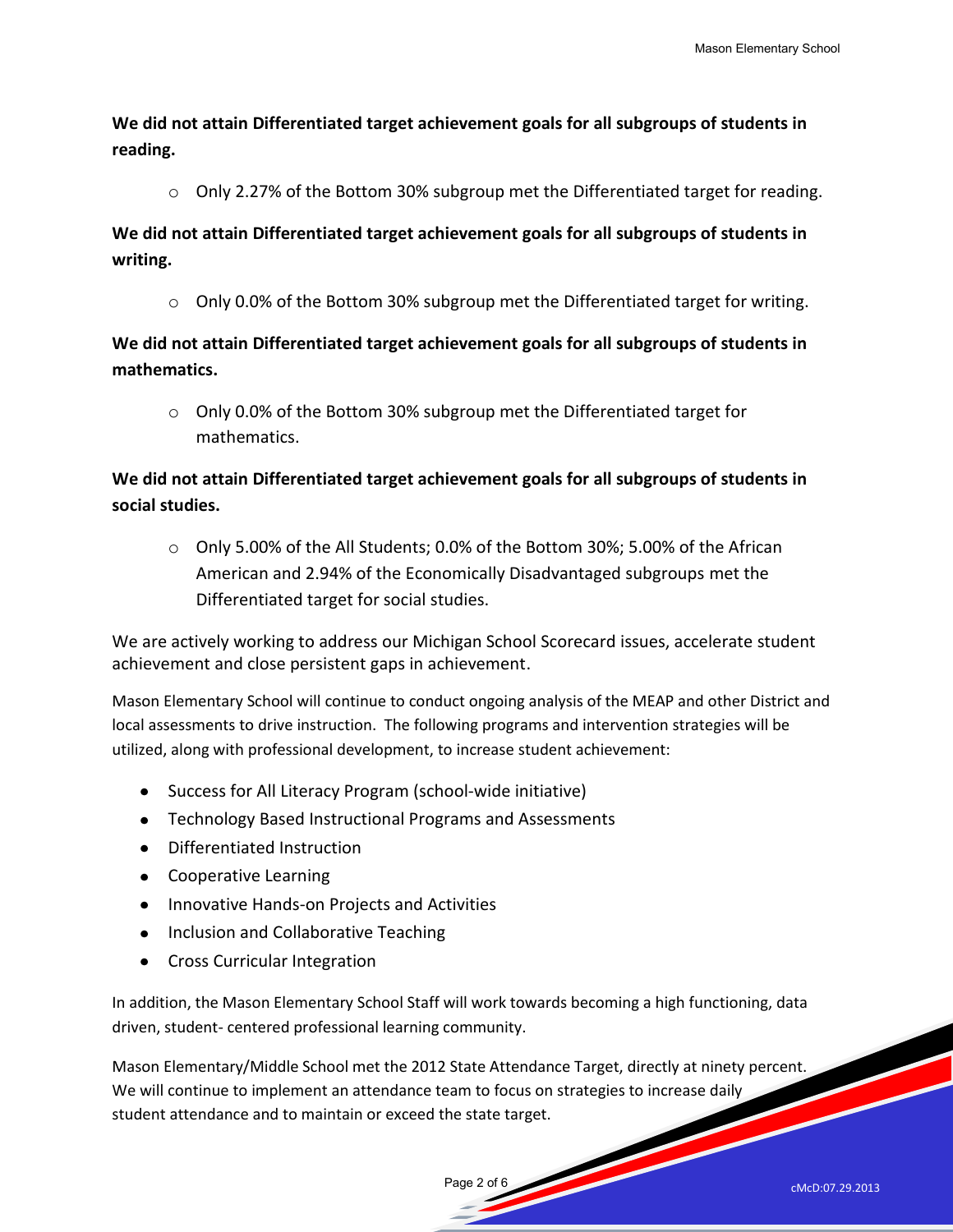Professional development for staff and parents in regards to improving student attendance will be implemented at the beginning of the academic school year.

#### **Parent Involvement**

Parents/guardians, you can become involved in the successful education of your son/daughter by helping them get S.M.A.R.T. - establishing goals, which are:

**S**pecific – What, Why and How

**M**easurable - "If you can't measure it, you can't manage it." Help your son/daughter measure their progress, stay on track and reach their target dates.

**A**ttainable - Help your son/daughter make the commitment to take the small steps to accomplish the goals they have set.

**R**ealistic - Is it "do-able?"- Help your son/daughter understand that do-able does not mean easy. It means that they are able to push themselves to acquire the skills and knowledge necessary to meet their goals.

**T**imely – Help your son/daughter set a time limit. "Fixing to" or "getting ready to" - are not viable points in time. Whatever the goal may be – Graduation?! - Help your son/daughter establish the urgency to begin now – Take action. (Available online at http://www.goalsetting-guide.com/goal-setting-tutorials/smart-goal-setting).

State law requires that we also report additional information.

### **Process for Assigning Pupils to the School**

During the 2011-2012 school year, Detroit Public Schools implemented the "Open Enrollment Initiative." This initiative allows students to elect to attend any Detroit Public School without being required to live within the boundary for that school. The "Open Enrollment Initiative" does not apply to the Examination High Schools or Application Schools. Parents may enroll their child(ren) in the school of their interest as long as the school has not reached capacity for their particular grade. Enrollment preference is given to students who live within the boundary of a school.

It should also be noted that transportation will not be provided for students who select a school outside of the boundary of their home school. "Open Enrollment Initiative" resources can be found on our website at: http://detroitk12.org/resources/prospective\_students/

Page 3 of 6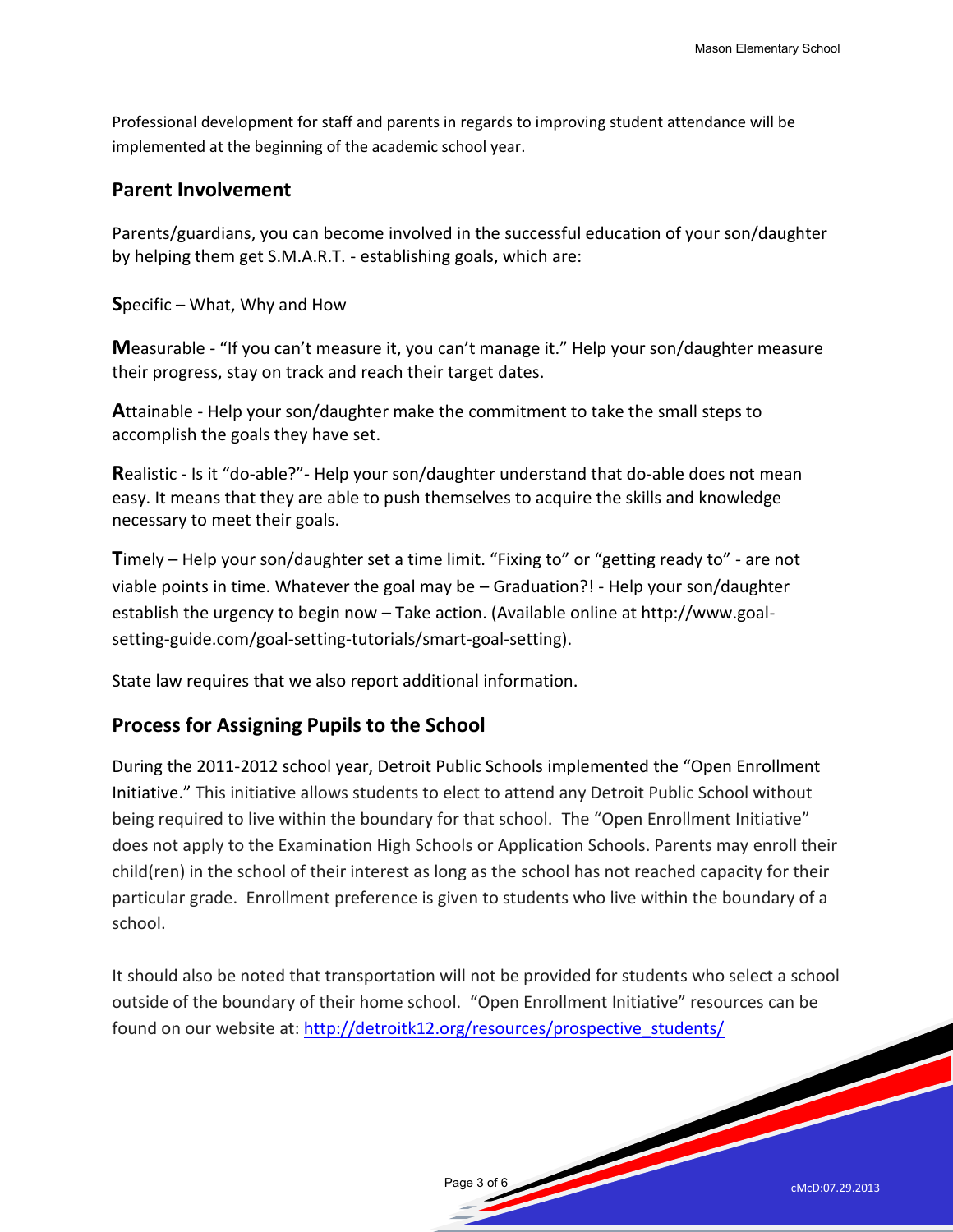### **School Improvement Status**

| Year      | <b>School Improvement Status</b> |  |
|-----------|----------------------------------|--|
| 2012-2013 | Priority                         |  |
| 2011-2012 | No AYP $\sim$ AYP Not Met        |  |

### **Detroit Public Schools' Core Curriculum:**

Consistent with the Detroit Public Schools 2013-2017 Strategic Plan, there are aggressive plans to accelerate the rate of student achievement and to ensure that students graduate with the academic and social skills necessary for success in college and the workplace.

### **Specific curriculum actions are based on the District's strategic plan to:**

- I. Broaden Services to Address Student Needs
- II. Support Parents and Families
- III. Offer Broad/High Quality Programs
- IV. Improve Customer Service
- V. Create Safe Learning Environments
- VI. Transform Central and School based services to serve customers better
- VII. Improve Technology
- VIII. Minimize the Impacts of Change
	- IX. Foster School-Based Leadership
	- X. Celebrate and Promote Success
	- XI. Ensure Fiscal Stability
- XII. Improve Attendance and Discipline

The "Neighborhood-Centered, Quality Schools," Strategic Plan, is available online at http://detroitk12.org/content/wp-content/uploads/2013/03/Strategic\_Plan\_DRAFT-FINAL.pdf

### **Access to the Core Curriculum**

The instructional strategies and grade level expectations are aligned to the State standards and the NAEP. This represents the core curriculum, which is supported by the texts, materials, computer software and other school level resources used daily in the classrooms. All of the professional development activities are aligned to the core curriculum.

Page 4 of 6

The implementation is a process delineated in the District Plan. This plan serves as the framework for each school's academic achievement plan.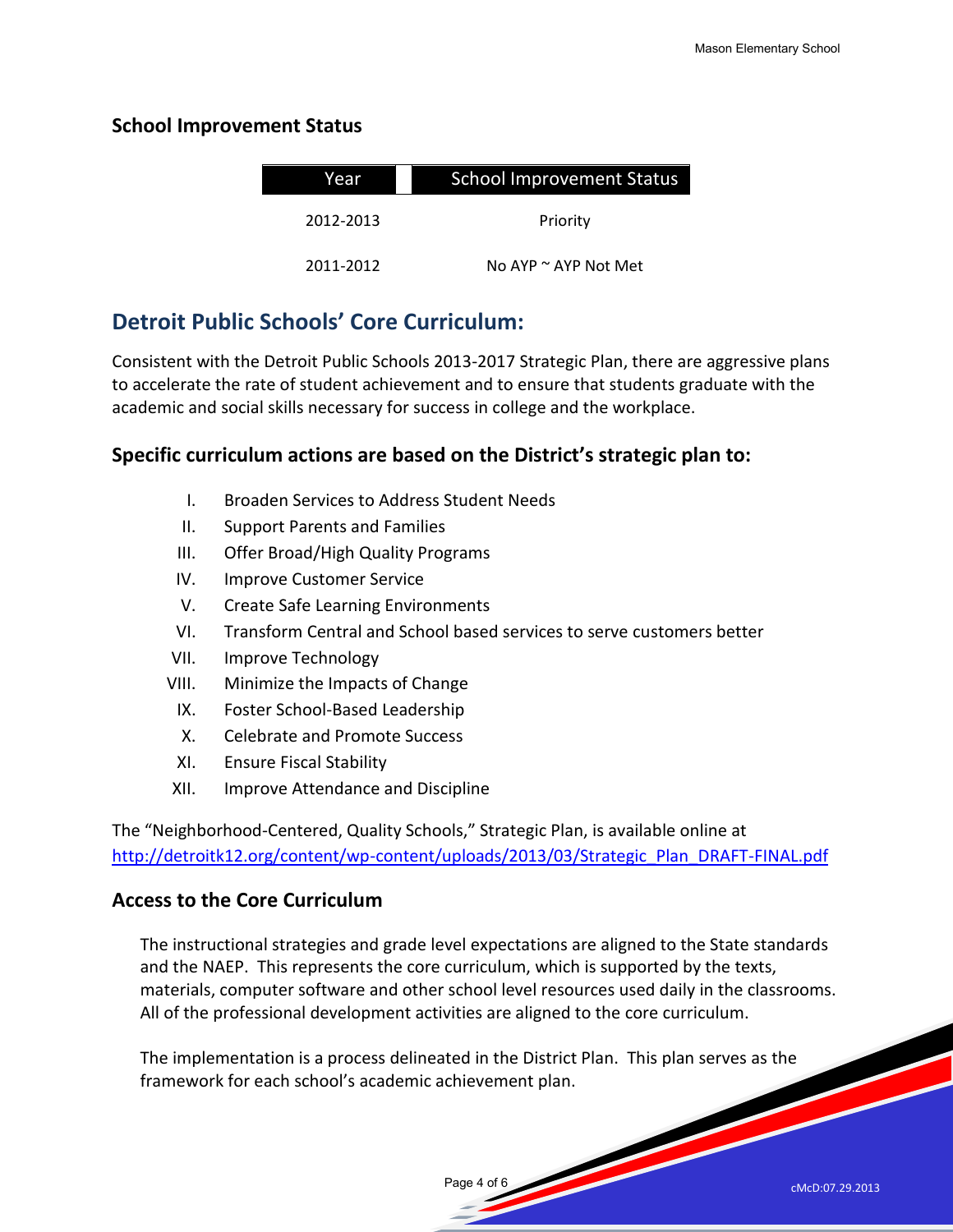### **Access to the Core Curriculum (Continued)**

The frequent monitoring of the implementation of these plans are conducted by the school diagnostic visits, review of the benchmark assessments, use of the teacher evaluation tool and adherence to the pacing calendar.

The variances from the State Plan can be found in the grade level expectations, which are also aligned to the higher standards of NAEP.

Parents/Guardians are offered classes to increase parenting skills, early childhood literacy, adult literacy and GED. During the school year, the Regional Parent Resource Center is a vehicle for parents and other community members to participate in regular and on-going informational and participatory sessions focused on curriculum and instruction. Learning Village (an online instructional management system), Web updates and semi-annual progress reports are a means to disseminate achievement information to educators. Parents will have the opportunity to monitor students' progress, including attendance, through **Parent Connect** in the Fall.

Detroit Public Schools Core Curriculum is currently under revision. Pacing Charts and Curriculum guides will be posted to the Division of Teaching and Learning under the Leadership page of our website in the near future.

### **Parent Engagement**

- $\clubsuit$  Use the technology portal for parents to view daily lessons and to communicate with teachers.
- $\cdot \cdot$  Implement and follow through with the parent contracts.
- $\div$  Use the Parent Resource Center to engage parents in innovative workshops and sessions that are practical and will result in parent support to students at home.

### **Student Achievement Results**

Aggregate Student Achievement Results and Detroit Public Schools Quarterly NWEA~MAP Reading and Mathematics reports for Mason Elementary School can be found on the Detroit Public Schools' web page at the Research, Evaluation and Assessment site at http://detroitk12.org/data/rea/. The following reports are available:

- District Profile Report
- Combined School Profile Reports
- Individual School Profile Reports
- Adequate Yearly Progress (AYP) Reports
- Michigan Accountability Scorecard Report